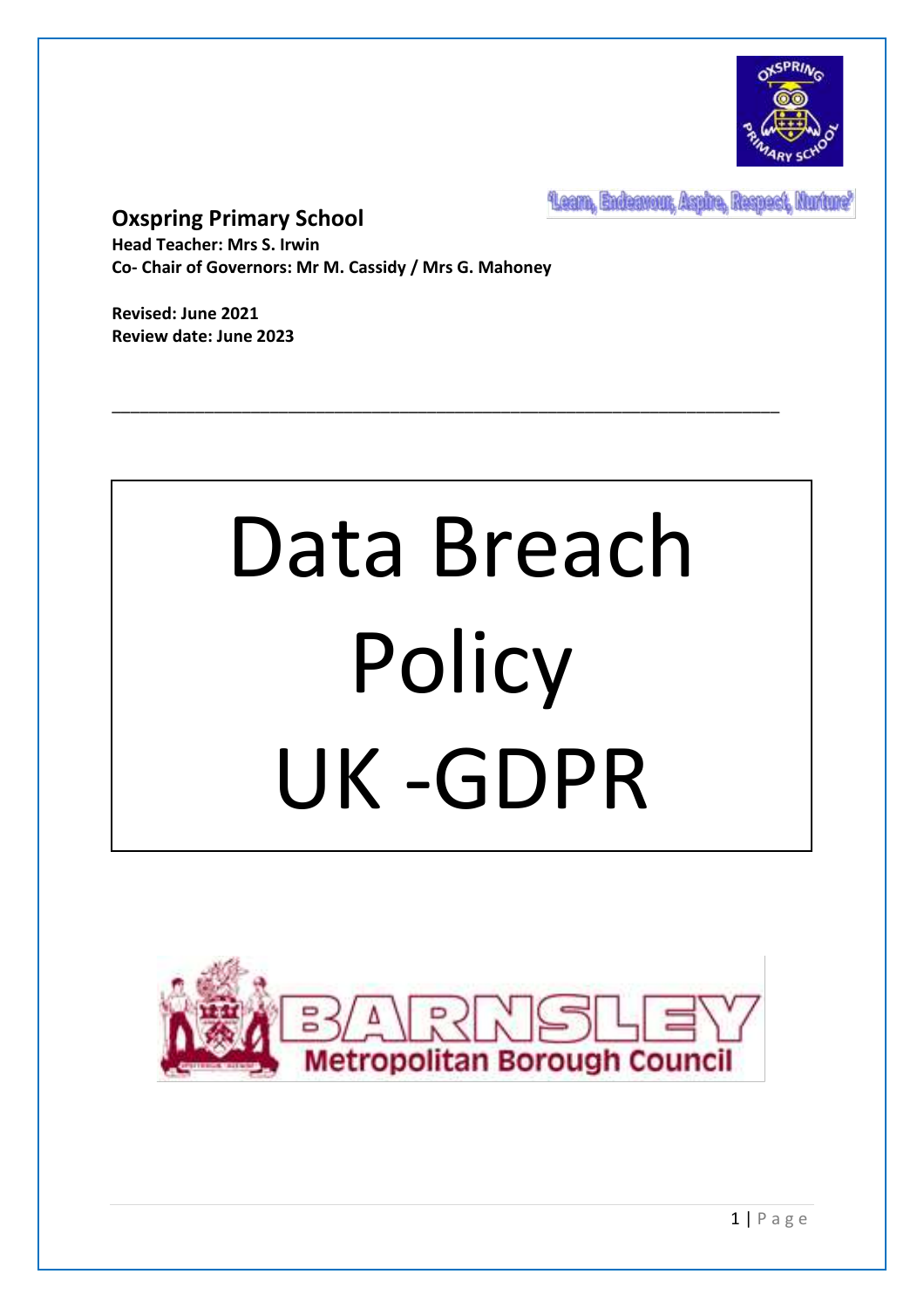# **Data Breach Policy**

This procedure is based on [guidance on personal data breaches](https://ico.org.uk/for-organisations/guide-to-the-general-data-protection-regulation-gdpr/personal-data-breaches/) produced by the ICO.

- On finding or causing a breach, or potential breach, the staff member or data processor must immediately notify the Data Protection Lead (DPL) in school.
- The DPL will investigate the report, and determine whether a breach has occurred. The DPL will contact the DPO to consider whether personal data has been accidentally or unlawfully:
	- o Lost
	- o Stolen
	- o Destroyed
	- o Altered
	- o Disclosed or made available where it should not have been
	- o Made available to unauthorised people

A decision will be made by the DPO on whether the breach should be classed as a 'contained' or 'controlled breach or whether the ICO should be informed.

If data has been breached, but it has no direct impact on the data freedoms of a subject, the school can define this as a 'contained' breach.

If the school has asked parents/carers to register with a third party services e.g. catering system were data has been breached, the school will work with the company to support parents/carers.

- The DPL will alert the Headteacher to evaluate the impact of the breach on the school.
- The DPL/DPO will make all reasonable efforts to contain and minimise the impact of the breach, assisted by relevant staff members or data processors where necessary. (Actions relevant to specific data types are set out at the end of this procedure)
- The DPL/DPO will assess the potential consequences, based on how serious they are, and how likely they are to happen
- The DPL/DPO will work out whether the breach must be reported to the ICO. This must be judged on a case-by-case basis. To decide, the DPO will consider whether the breach is likely to negatively affect people's rights and freedoms, and cause them any physical, material or non-material damage (e.g. emotional distress), including through:
	- o Loss of control over their data
	- o Discrimination
	- o Identify theft or fraud
	- o Financial loss
	- o Unauthorised reversal of pseudonymisation (for example, key-coding)
	- o Damage to reputation
	- o Loss of confidentiality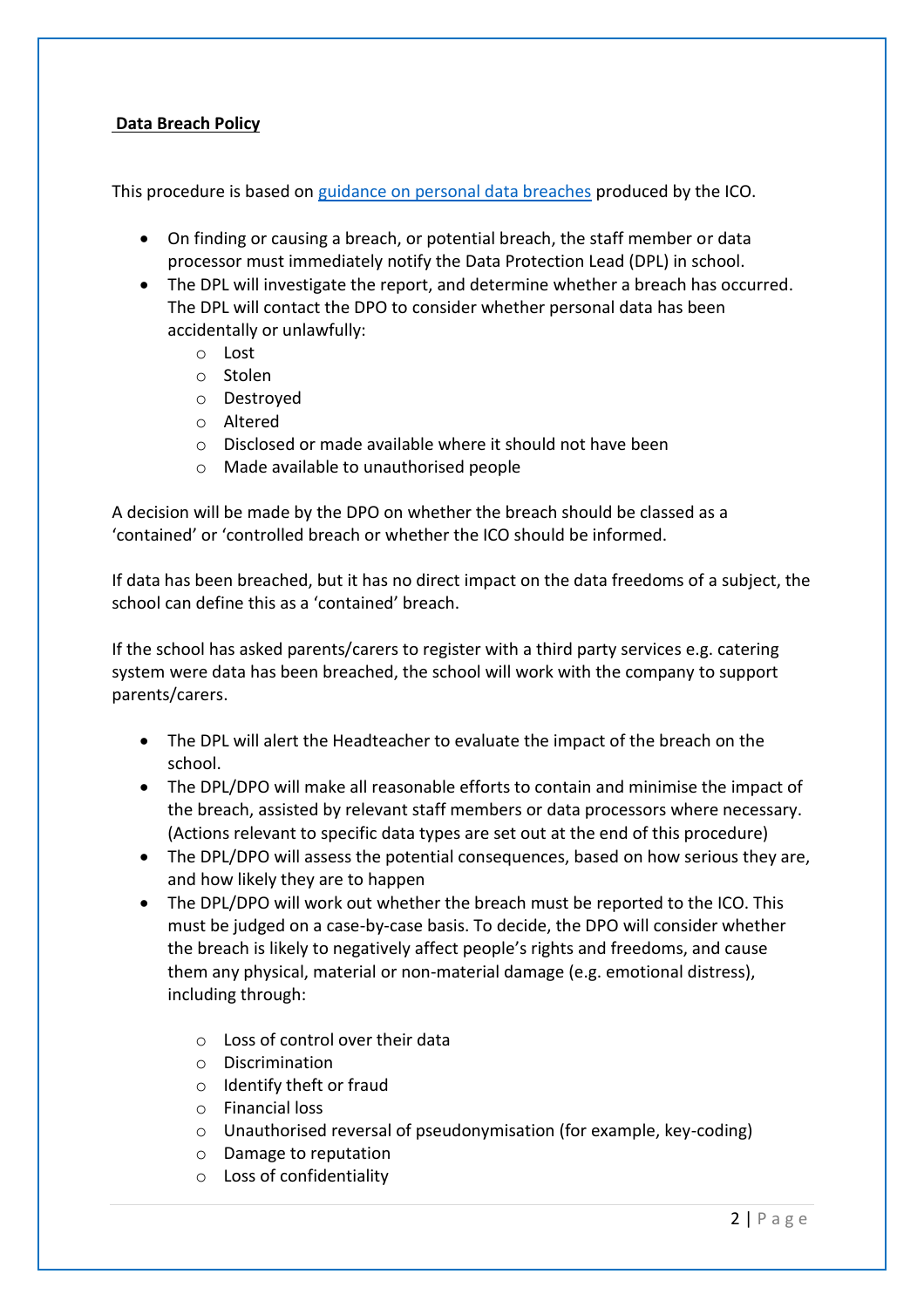$\circ$  Any other significant economic or social disadvantage to the individual(s) concerned

If it's likely that there will be a risk to people's rights and freedoms, the DPO must notify the ICO.

- The DPL will document the decision (either way), in case it is challenged at a later date by the ICO or an individual affected by the breach. Documented decisions are stored in a secure filing cabinet in the school office, electronic copies may be stored with the DPO and Business Manager.
- Where the ICO must be notified, the DPO will do this via the 'report a breach' page of the ICO website [\(https://ico.org.uk/for-organisations/report-a-breach/\)](https://ico.org.uk/for-organisations/report-a-breach/) within 72 hours. As required, the DPL/DPO will set out:
	- o A description of the nature of the personal data breach including, where possible:
		- The categories and approximate number of individuals concerned
		- The categories and approximate number of personal data records concerned
	- o The name and contact details of the DPO
	- o A description of the likely consequences of the personal data breach
	- $\circ$  A description of the measures that have been, or will be taken, to deal with the breach and mitigate any possible adverse effects on the individual(s) concerned
- If all the above details are not yet known, the DPL/DPO will report as much as they can within 72 hours. The report will explain that there is a delay, the reasons why, and when the DPO expects to have further information. The DPL/DPO will submit the remaining information as soon as possible
- The DPO will also assess the risk to individuals, again based on the severity and likelihood of potential or actual impact. If the risk is high, the DPL/DPO will promptly inform, in writing, all individuals whose personal data has been breached. This notification will set out:
	- o The name and contact details of the DPO
	- o A description of the likely consequences of the personal data breach
	- o A description of the measures that have been, or will be, taken to deal with the data breach and mitigate any possible adverse effects on the individual(s) concerned
- The DPL will liaise with the data subject to help them notify any relevant third parties who can help mitigate the loss to individuals – for example, the police, insurers, banks or credit card companies
- The DPL/DPO will document each breach, irrespective of whether it is reported to the ICO. For each breach, this record will include the:
	- o Facts and cause
	- o Effects
	- o Action taken to contain it and ensure it does not happen again (such as establishing more robust processes or providing further training for individuals)